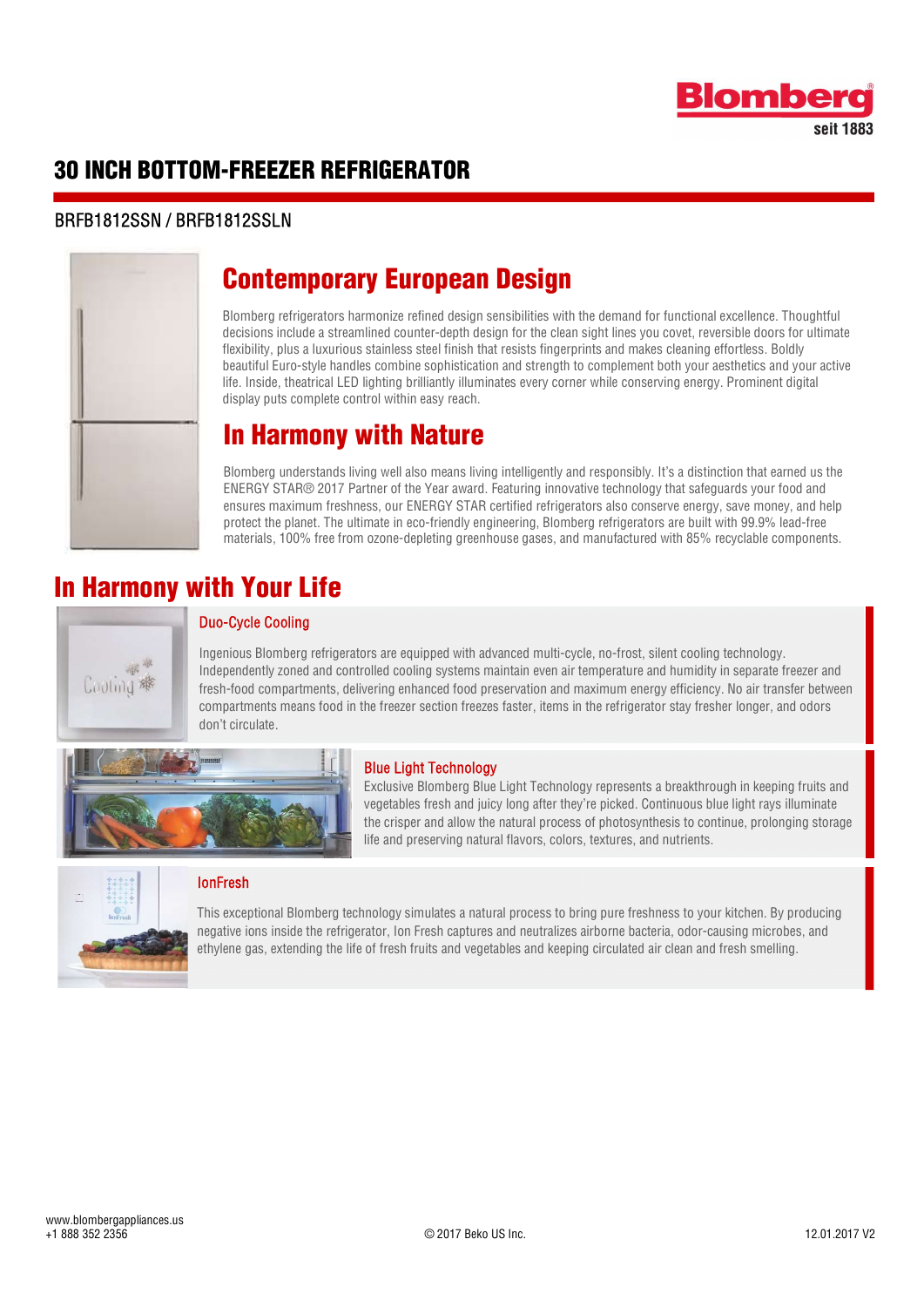

seit 1883

### 30 INCH BOTTOM-FREEZER REFRIGERATOR

#### BRFB1812SSN / BRFB1812SSLN



# **ENERGY STAR**

# **Fridge Features**<br>Duo Cycle Cooling

Blue light technology **IonFresh** Inner digital display Flexi-rack Finger print free stainless steel Interior theatre lighting with LED lights

## **Freezer Features**<br>2 freezer drawers

**Dimensions**<br>H x W X D: 67 3/4" x 29 1/8" x 28 5/16" Depth is with door / without handles

|                 | <b>CONTROLS</b>                             | <b>BRFB1812 Series</b>       |
|-----------------|---------------------------------------------|------------------------------|
|                 | Cooling system                              | Duo Cycle Frost Free Cooling |
|                 | Control system                              | <b>Electronic Control</b>    |
|                 | <b>CAPACITIES</b>                           |                              |
|                 | Total net volume, cu. ft.                   | 16.2                         |
|                 | Fresh food net volume, cu. ft.              | 11.1                         |
|                 | Freezer net volume, cu. ft.                 | 5.1                          |
|                 | <b>FRIDGE FEATURES</b>                      |                              |
|                 | Blue light technology                       | Yes                          |
|                 | Flexizone                                   | No                           |
|                 | <b>lonFresh</b>                             | Yes                          |
|                 | Carbon filter                               | Yes                          |
|                 | Interior filtered water dispenser           | No                           |
|                 | Filtered ice & water dispenser through door | No                           |
|                 | Electronic control display type             | Digital inner display        |
|                 | Auto defrost                                | Yes                          |
|                 | Inner illumination                          | LED - Side walls             |
|                 | <b>Shelves</b>                              | 3 Safety Glass               |
|                 | Crispers                                    |                              |
|                 | Door racks                                  | 3                            |
|                 | Wine rack                                   | Yes                          |
|                 | Bottle gripper                              | <b>No</b>                    |
|                 | Compressor                                  | Variable Speed VCC           |
|                 | Fan ventilation                             | Yes                          |
|                 | <b>FREEZER FEATURES</b>                     |                              |
|                 | Auto defrost                                | Yes                          |
|                 | Number of freezer drawers                   | $\overline{2}$               |
| ss steel        | Automatic ice maker                         | No                           |
| with LED lights | Ice cube tray                               | Yes                          |
|                 | <b>TECHNICAL INFORMATION</b>                |                              |
|                 | Supply voltage, V/Hz                        | 120V/60Hz                    |
|                 | Rated Current, A                            | 1.7A                         |
|                 | Noise level, dBA                            | 44                           |
|                 | <b>DIMENSIONS</b>                           |                              |
|                 | HxWxD, in                                   | 67 3/4" x 29 1/8" x 28 5/16" |
|                 | Product weight, lbs.                        | 198                          |
| 1/8" x 28 5/16" | HxWxD, cm                                   | 172 x 74 x 72                |
| nout handles    | Product weight, kg                          | 90                           |
|                 | <b>PERFORMANCE</b>                          |                              |
|                 | Energy Star qualified                       | Yes                          |
|                 | Climatic class                              | T.                           |
|                 | Annual energy consumption, kwh/year         | 444                          |
|                 | Cooling gas                                 | <b>R600a</b>                 |
|                 | <b>COLOR OPTIONS</b>                        |                              |
|                 | <b>Stainless Steel</b>                      | BRFB1812SSN                  |
|                 | Left Hinge Door LN                          | BRFB1812SSLN                 |
|                 |                                             |                              |